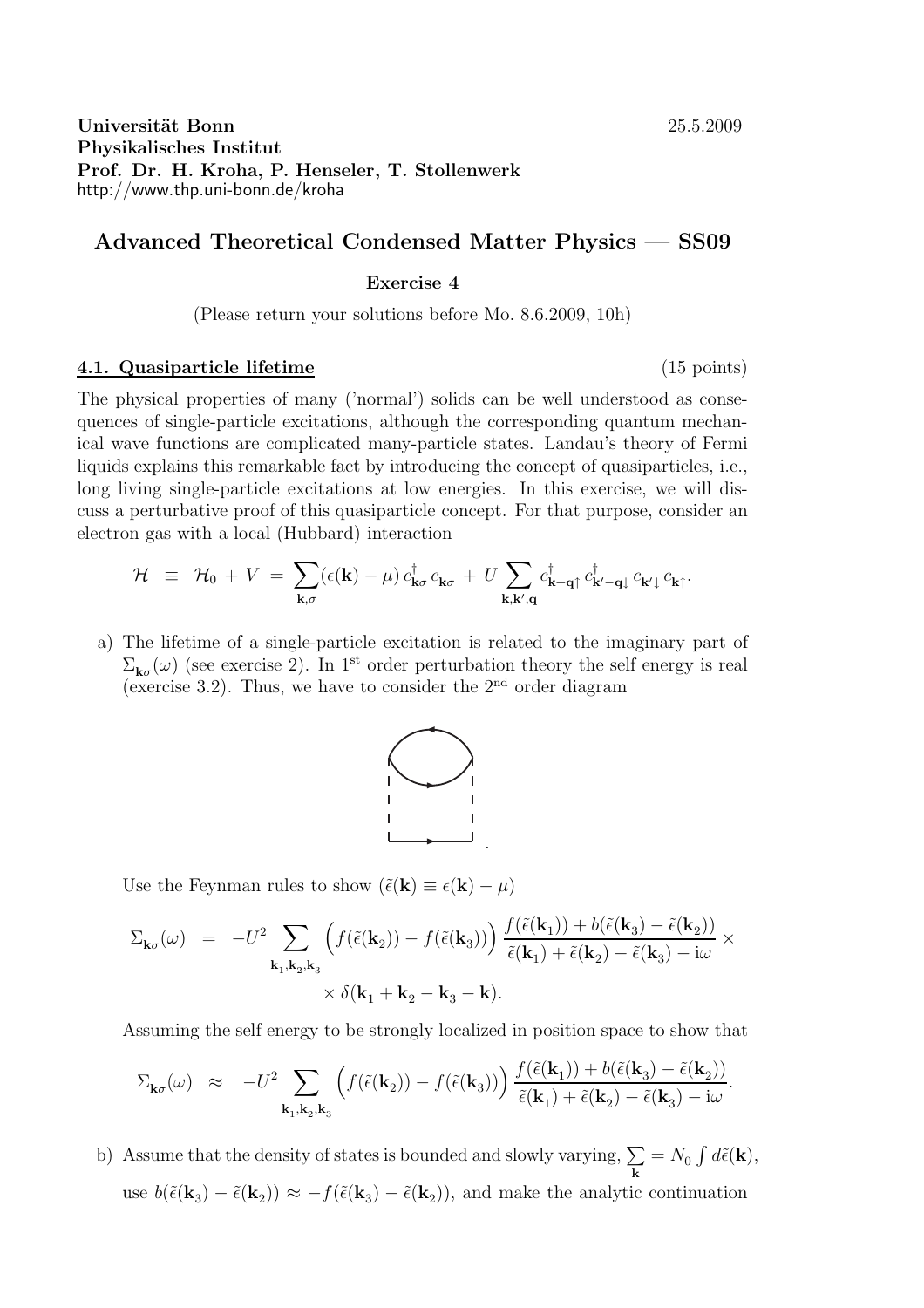$i\omega \rightarrow \omega + i0^+$  to calculate

Im
$$
\Sigma_{\mathbf{k}\sigma}^{R}(\omega) \stackrel{T\to 0}{\approx} -\frac{\pi}{2} N_0^3 U^2 \omega^2 \sim \omega^2
$$
.

It can be shown that the contribution from  $n$ -th order pertubation theory yields  $\text{Im}\Sigma_{\mathbf{k}\sigma}^{R}(\omega) \sim \omega^{n}$ . Why does this result mean that quasiparticles with (inverse) lifetime  $\tau_{\mathbf{k}}^{-1} \ll \epsilon^*(\mathbf{k}) - \mu$  exist close to the Fermi level? What follows for the existence of a Fermi surface?

### 4.2. Screening in an electron gas I: Lindhard function (15 points)

We will consider the response of a weakly interacting electron gas to a static impurity with electric charge  $q_0$ . The static electric potential induced by the impurity is

$$
\phi_{el}(\mathbf{r},t) = \frac{q_0}{r}.
$$

and couples to the electron density of the gas by (cf. exercise 3)

$$
V_t = -e_0 \int d^d r \, \phi_{el}(\mathbf{r}, t) \, n(\mathbf{r}, t).
$$

The interaction of electron gas and impurity will change the electron distribution in the vicinity of the impurity.

a) Show that, within linear response theory, the change is given by

$$
\Delta n(\mathbf{r},t) = -e_0 \int_{-\infty}^{\infty} dt' \int d^d r' \phi_{el}(\mathbf{r}',t') \chi(\mathbf{r}-\mathbf{r}',t-t')
$$
  
= 
$$
-e_0 \int \frac{d^d q}{(2\pi)^d} e^{-i\mathbf{r}\mathbf{q}} \hat{\phi}_{el}(\mathbf{q}) \hat{\chi}(\mathbf{q},\omega=0),
$$

where  $\chi(\mathbf{r}-\mathbf{r}',t-t')=-i\Theta(t-t')\langle[n(\mathbf{r},t),n(\mathbf{r}',t')]_{-}\rangle_{0},\ \hat{\chi}(\mathbf{q},\omega)$  is its Fourier transform and  $\hat{\phi}_{el}(\mathbf{q})$  the Fourier transform of the Coulomb potential. (The system is translationally invariant and therefore  $\chi$  depends only on  $\mathbf{r} - \mathbf{r}'$ .)

b) To calculate the response function we have to evaluate the Fourier transform of the time ordered function

$$
\chi_{\mathbf{M}}(\tau - \tau', \mathbf{r} - \mathbf{r}') = -\sum_{\sigma, \sigma'} \langle T_{\tau} \psi_{\sigma}^{\dagger}(\mathbf{r}, \tau) \psi_{\sigma}(\mathbf{r}, \tau) \psi_{\sigma'}^{\dagger}(\mathbf{r}', \tau') \psi_{\sigma'}(\mathbf{r}', \tau') \rangle,
$$

which is in absence of interaction is given by the polarization bubble